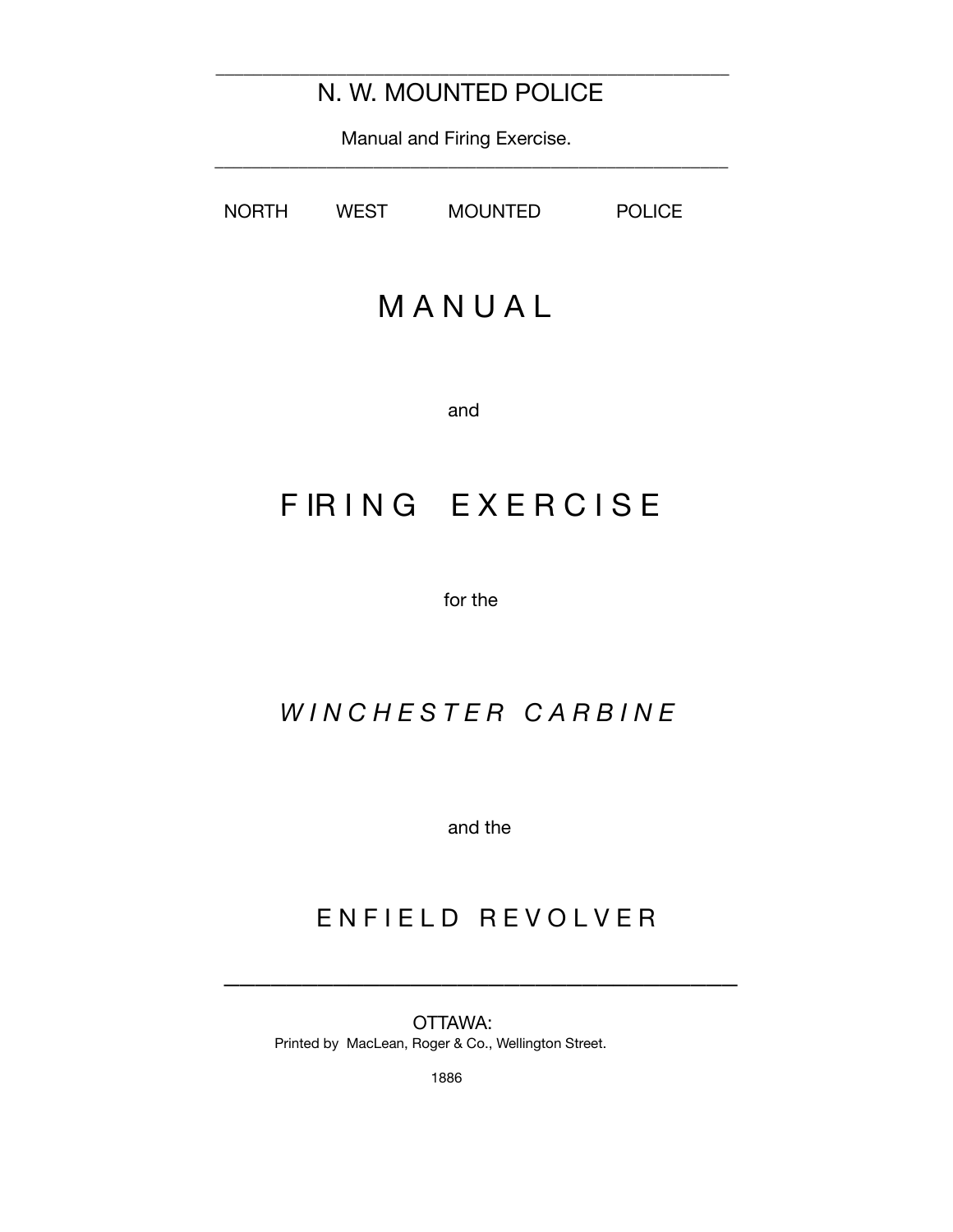\_\_\_\_\_\_\_\_\_\_\_\_\_\_\_\_\_\_\_\_\_\_\_\_\_\_\_\_\_\_\_\_\_\_\_\_\_\_\_\_\_\_\_\_\_\_\_\_\_\_\_\_\_\_\_

 Manual and Firing Exercise. \_\_\_\_\_\_\_\_\_\_\_\_\_\_\_\_\_\_\_\_\_\_\_\_\_\_\_\_\_\_\_\_\_\_\_\_\_\_\_\_\_\_\_\_\_\_\_\_\_\_\_\_\_\_\_

### WINCHESTER CARBINE.

#### MANUAL EXERCISE

I.

*The Order:* The recruit will first fall in as directed in Section I of the Drill Regulations, the carbine will then be placed perpendicularly at his right side, the butt on the ground, its toe in line with the little toe of his right foot. The right arm to be slightly bent, the right hand to seize the carbine above the band, thumb pressed against the thigh, fingers slanting towards the ground. When the carbine has been placed properly at "the Order", the recruit will be instructed to always fall in on parade or for drill with it at that position.

II.

- *Shoulder Arms.* { *The Shoulder from the the Order.* Give the carbine a cant upwards with the right hand, catching it with the left hand, in line with the elbow; at the same time seize the guard, a the full extent of the arm, with the forefinger and thumb of the right hand, the remaining fingers extended, the forefinger to be inside the loop of the lever, and the upper part of the barrel to rest in the hollow of the shoulder.
	- *Two.* { Drop the left hand to the side.

III.

- *Present Arms*. { *The Present from the Shoulder.* Seize the carbine with the left hand, little finger in line with the elbow, raising it a few inches by slightly bending the right arm, without moving the barrel from the shoulder, then slip the thumb of the right hand under the the hammer and the fingers inside the loop of the lever, slanting downwards, both arms close to the body.
	- *Two.* { Without moving the head raise the carbine with the right hand perpendicularly in front of the centre of the body, guard to the left, and at the same time place the left hand smartly on the stock, the wrist on the guard fingers pointing upwards, thumb close to the forefinger (its point in line with the mouth), the left elbow close to the butt, the right elbow and butt close to the body.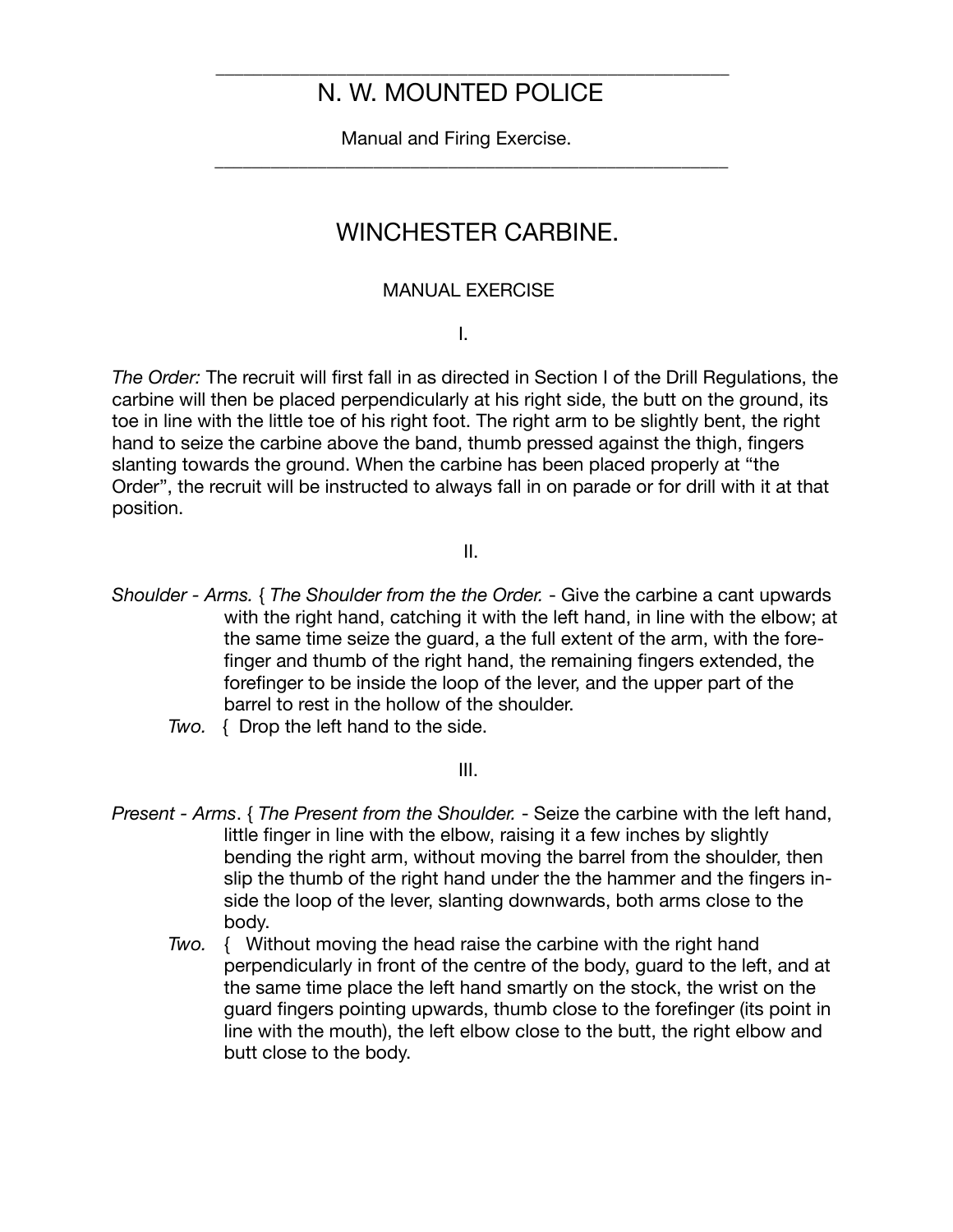\_\_\_\_\_\_\_\_\_\_\_\_\_\_\_\_\_\_\_\_\_\_\_\_\_\_\_\_\_\_\_\_\_\_\_\_\_\_\_\_\_\_\_\_\_\_\_\_\_\_\_\_\_\_\_

Manual and Firing Exercise.

\_\_\_\_\_\_\_\_\_\_\_\_\_\_\_\_\_\_\_\_\_\_\_\_\_\_\_\_\_\_\_\_\_\_\_\_\_\_\_\_\_\_\_\_\_\_\_\_\_\_\_\_\_\_\_

*Three.*{ Bring the carbine down close in front of the centre of the body, guard to the front, as low as the right hand will admit without constraint, and grasp it with the left hand in line with the elbow, thumb between stock and barrel, the right hand lightly holding the small of the butt, fingers slanting downwards; at the same time place the hollow of the right foot against the left heel, both knees straight, the weight of the carbine to be supported in the left hand.

IV.

- *Shoulder Arms.* { *The Shoulder from the Present.* Bring the carbine to the right side and seize it with the right hand at the small of the stock (as in No. II.), the left hand remaining to steady it in its place, fingers straight, arm close to the body; at the same time bring the right foot to its original position.
	- *Two.* { Drop the left hand to the side.

V.

*Support - Arms.* { *The Support.* - Bring forward the right hand and raise it until the carbine is nearly horizontal, the barrel resting on the bend of the arm. To stand at ease at "the Support", draw back the right foot and bend the left knee as usual; at the same time place the left hand on the right.

VI.

*Shoulder - Arms.* { *The shoulder from the Support.* - Bring the carbine to the shoulder, as before detailed.

VII.

- *Port Arms.* { *The Port.* seize the carbine as in the first motions of "the Present" (No. III.).
	- *Two.* { Bring the carbine to a slanting position in front of the body, guard to the left and downwards, the barrel crossing opposite the point of the left shoulder, and seize it al the same time with the thumb and fingers of the right hand round the small of the butt, the thumb and fingers of the left hand round the carbine at the back sight, the left wrist to be opposite the left breast, and both elbows close to the body.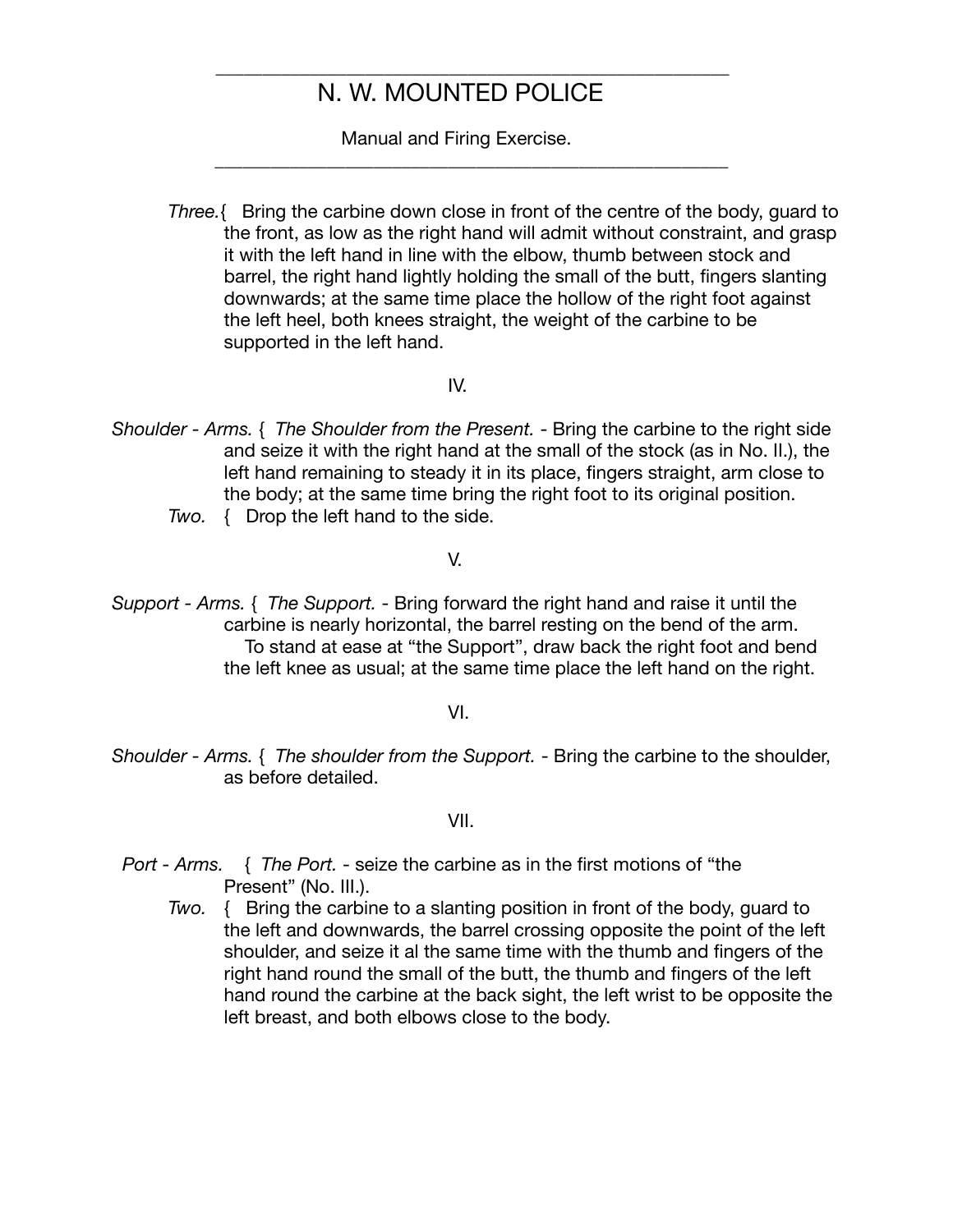\_\_\_\_\_\_\_\_\_\_\_\_\_\_\_\_\_\_\_\_\_\_\_\_\_\_\_\_\_\_\_\_\_\_\_\_\_\_\_\_\_\_\_\_\_\_\_\_\_\_\_\_\_\_\_

 Manual and Firing Exercise. \_\_\_\_\_\_\_\_\_\_\_\_\_\_\_\_\_\_\_\_\_\_\_\_\_\_\_\_\_\_\_\_\_\_\_\_\_\_\_\_\_\_\_\_\_\_\_\_\_\_\_\_\_\_\_

#### VIII.

- *Shoulder Arms.* { *The Shoulder from the Port.* Bring the carbine to the right side with the left hand and seize it with the right hand at the shoulder (No. II.), the left hand remaining in its place, fingers straight, arm close to the body.
	- *Two.* { Drop the left hand to the side.

#### IX.

- *Order Arms.* { *The Order from the Shoulder.* Seize the carbine with the left hand at the muzzle in line with the shoulder, keeping arms and carbine close to the body.
	- *Two.* { Lower it nearly to the ground and seize it with the right hand above the band, as described in "the Order" (No. I.), and place the butt quietly on the ground, dropping the left hand at the same time to the side.

#### X.

*Trail - Arms.* { *The Trail from the Order.* - Give the carbine a smart cant upwards with the right hand, seizing it behind the back sight, and bring it to a horizontal position at the full extent of the arm, fingers and thumb round the carbine.

#### XI.

- *Shoulder Arms.* { *The Shoulder from the Trail.* Bring the carbine to perpendicular position and seize it with the left hand in line with the elbow, at the same time raising it slightly and seizing it with the right hand, as directed in "the Shoulder" (No. II.).
	- *Two.* { Drop the left hand to the side.

#### XII.

- *Trail Arms.* { *The Trail from the Shoulder.* Seize the carbine with the left hand in line with the right elbow, arm close to the body.
	- *Two.* { Grasp it with the right hand round the lock-plate and bring it down to "the Trail", at the same time dropping the left hand to the side.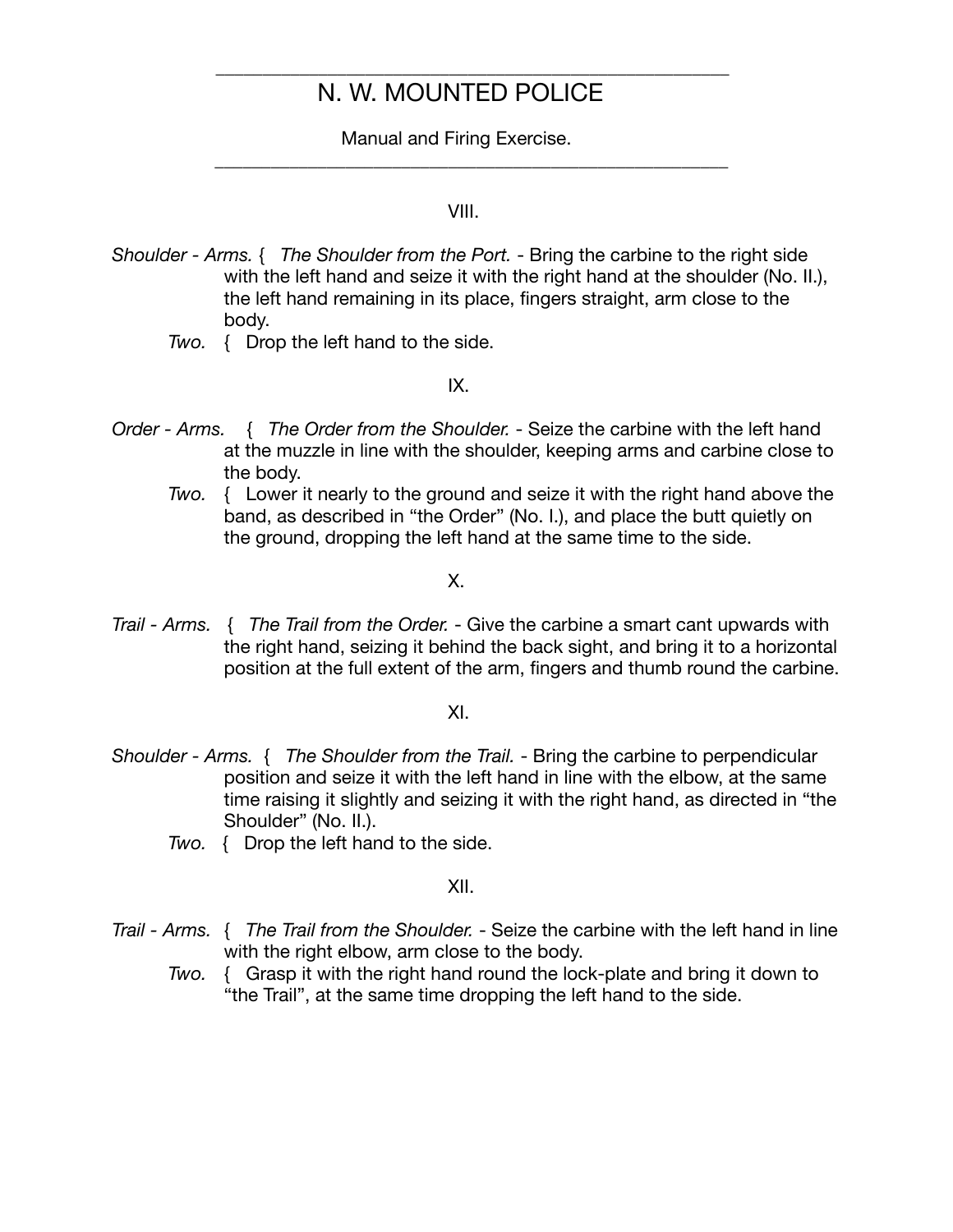\_\_\_\_\_\_\_\_\_\_\_\_\_\_\_\_\_\_\_\_\_\_\_\_\_\_\_\_\_\_\_\_\_\_\_\_\_\_\_\_\_\_\_\_\_\_\_\_\_\_\_\_\_\_\_

Manual and Firing Exercise.

\_\_\_\_\_\_\_\_\_\_\_\_\_\_\_\_\_\_\_\_\_\_\_\_\_\_\_\_\_\_\_\_\_\_\_\_\_\_\_\_\_\_\_\_\_\_\_\_\_\_\_\_\_\_\_

XIII.

*Order - Arms.* { *The Order from the Trail.* - Raising the muzzle, catch the carbine above the band and come to "the Order".

XIV.

*Ground - Arms.* { *Ground Arms.* - Turn the carbine on the heel, guard to the right, sink the body, bending both knees, and place the carbine on the ground, guard to the right, muzzle inclining to the right front, slot in line with the heels. Rise at once and come to attention.

XV.

*Take Up - Arms.* { *Take up Arms.* - Sink the body as in grounding arms, take up the carbine and come to the order.

XVI.

*Stand at - Ease.* { *Stand at Ease.* - Push the muzzle of the carbine to the front with the right hand, arms close to the side, at the same time carry back the right foot six inches and bend the left knee.

#### *In Quick Time.*

The recruit having been thoroughly instructed in the Manual Exercise by numbers, will be taught to perform it in quick time; the foregoing words of command being given without the the numbers and executed as above detailed, resting a pause in quick time between each motion.

 A pause of slow time should be made between the first and last part of each command.

#### *Review Exercise.*

The review exercise will be performed in quick time. the men having been ordered to shoulder, the words of command will be as follows: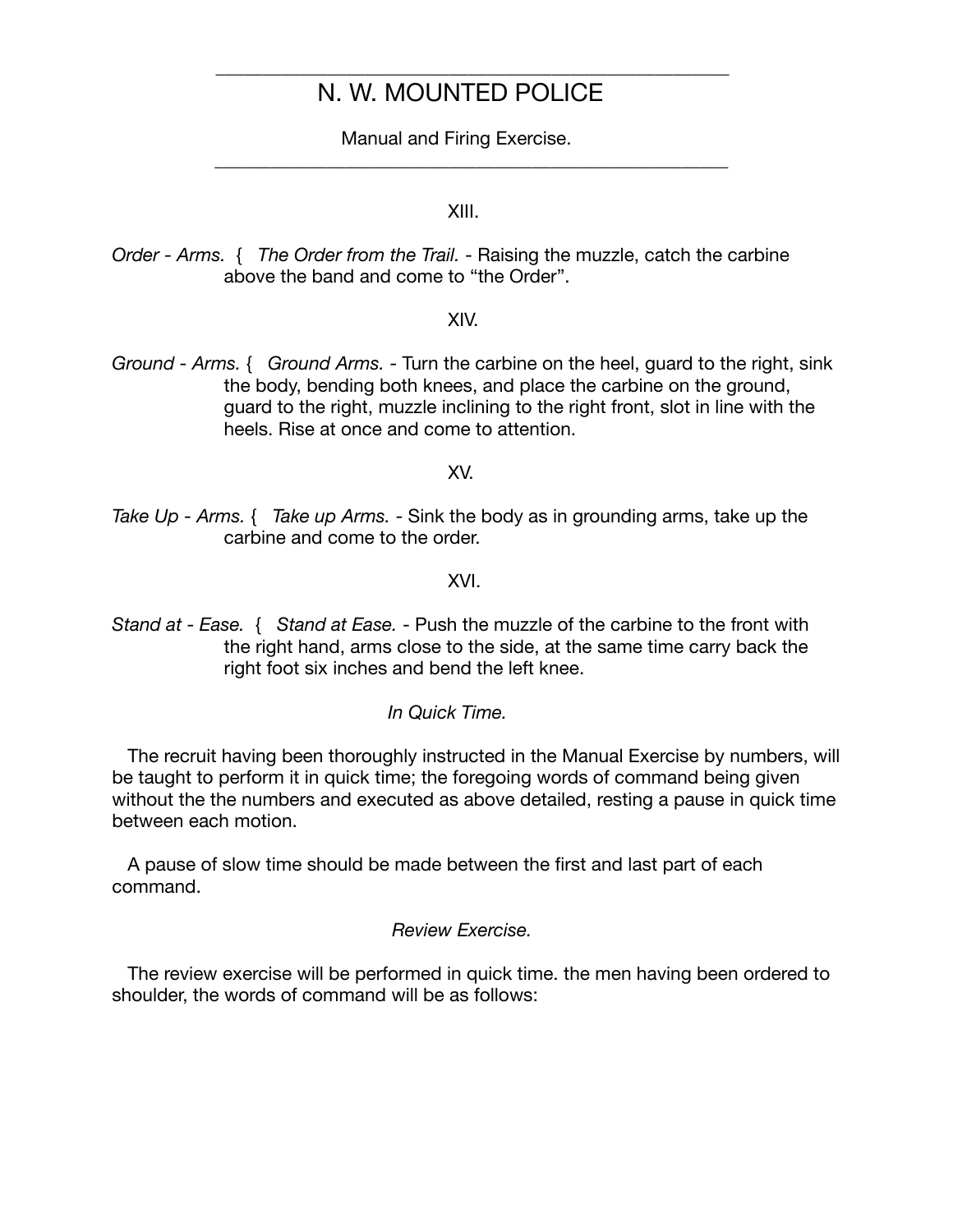\_\_\_\_\_\_\_\_\_\_\_\_\_\_\_\_\_\_\_\_\_\_\_\_\_\_\_\_\_\_\_\_\_\_\_\_\_\_\_\_\_\_\_\_\_\_\_\_\_\_\_\_\_\_\_

 Manual and Firing Exercise. \_\_\_\_\_\_\_\_\_\_\_\_\_\_\_\_\_\_\_\_\_\_\_\_\_\_\_\_\_\_\_\_\_\_\_\_\_\_\_\_\_\_\_\_\_\_\_\_\_\_\_\_\_\_\_

Caution - *Manual Exercise*.

| I. Present - Arms.   | VII. Order - Arms.    |
|----------------------|-----------------------|
| II. Shoulder - Arms. | VIII. Trail - Arms.   |
| III. Support - Arms. | IX. Trail - Arms.     |
| IV. Shoulder - Arms. | X. Trail - Arms.      |
| V. Port - Arms.      | XI. Order - Arms.     |
| VI. Shoulder - Arms. | XII. Stand at - Ease. |

*Manner of Inspecting Arms on Parade.*

 The division having been inspected and arms shouldered, the inspecting officer will proceed as follows:

*For Inspection.* { When at "the Port," with the left hand turn the guard to the front, *Port - Arms.* and with the thumb and forefinger of the right hand release the lever by turning the button, then, bring the carbine back to "the Port" with the left hand and holding it firmly therewith, full cock and carry the right hand over the stock and place the thumb inside the lower end of the loop of the lever,force the lover smartly down to its full extent and seize the small of the butt.

*Examine - Arms.*{ Without moving the left hand from its grasp, turn on both heels to the right, pointing the right foot to the right, and the left to the front; at the same time bring the carbine to an almost horizontal position at the right side, muzzle slightly upwards, the right hand grasping the small of the butt and pressed against the right hip, elbow well back. Each man when the inspecting officer has passed the man beyond him will close the lever with the fingers of the right hand, secure it by turning the button, close the breech slide, ease the hammer and order arms in two motions by (1st) smartly seizing the carbine with the right hand above the band and (2nd) turning both heels to the front, bringing the carbine to the position of the "the Order," and stand at ease.